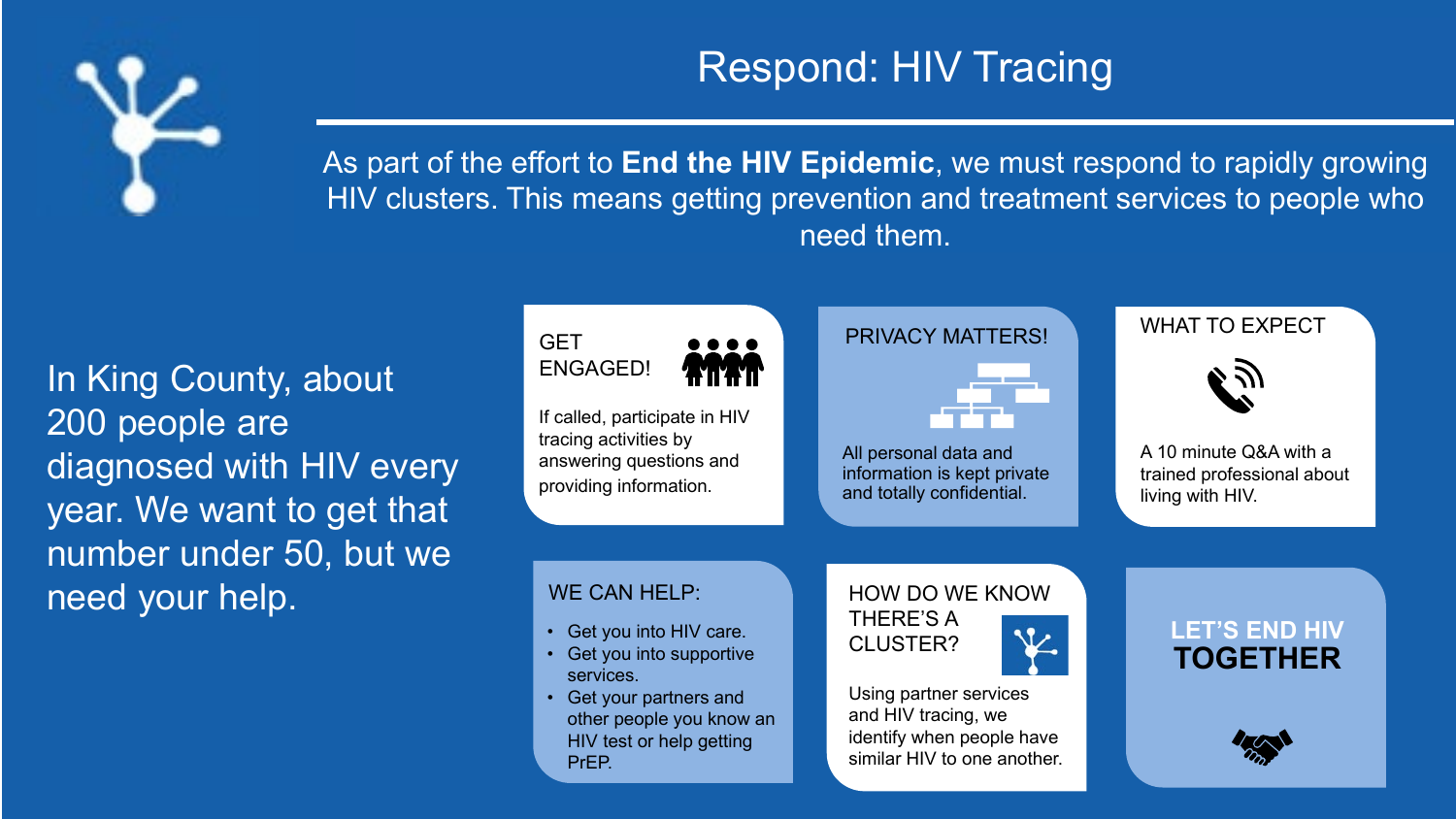

# Respond: HIV Tracing

#### **F.A.Q.s**

*Why are we calling you?* Because we believe your HIV is similar to a group of other people.

*Why should you talk to us?* We want to make sure you, your partners, and others in the community have what's needed to be healthy and stop HIV's spread.

*What's in it for you? We can help you with healthcare, insurance, support groups, housing & meal assistance – we have access to LOTS of resources!*

#### **What to Expect if You are Called**

*If you get a call from an HIV Tracing professional you should Respond.* 

*They will ask you:*

- How is your medical care going?
- What services do you need?
- Do you know anyone who needs HIV testing or PrEP?
- Your opinion about being part of HIV tracing activities?
- Did you have a partner services interview when you were diagnosed with HIV? If not, they will do one with you.
- Questions about COVID-19: have you had it or been impacted by it?